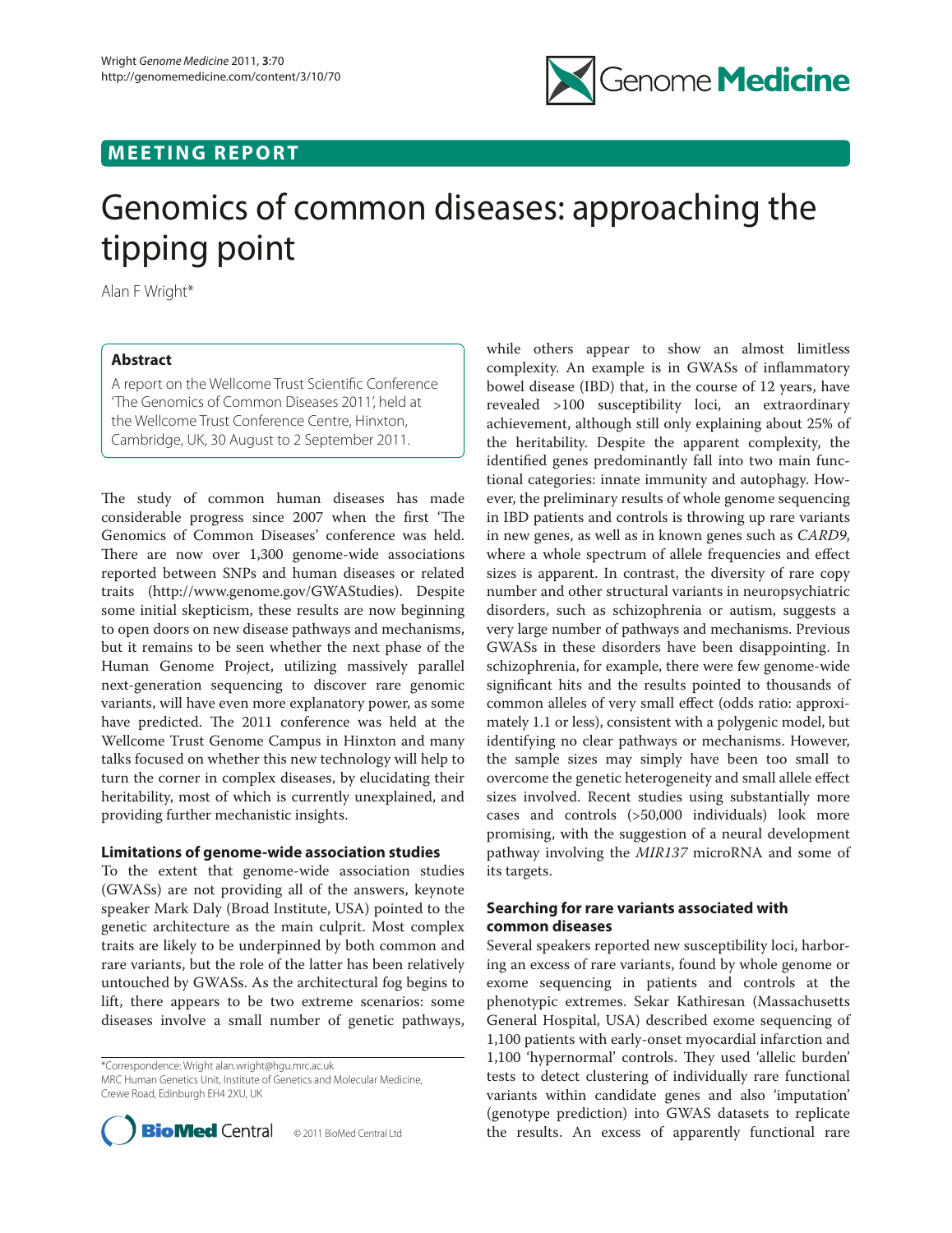variants (<1% to 5% frequency) was found both in novel susceptibility genes (for example, *CHRM5*, *DKK2* and *LRIG2*) and in known genes (for example, *PCSK9*). Replication of rare variant associations is demanding, however, requiring tens of thousands of individuals. Goncalo Abecasis (University of Michigan, USA) described exome sequencing those at the extremes of the low-density lipoprotein cholesterol (LDL-C) distribution in an isolated Sardinian population (approximately 6,000 individuals). So far, rare variants have been found mostly in known genes, such as *LDLR*, *SORT1* and *APOB.*  Cristen Willer (University of Michigan, USA) and colleagues are also exome sequencing those at the LDL-C extremes (top and bottom 1%) but in this case from four general population-based cohorts. They also found an excess of rare variants at one or other extreme, mostly in known genes, suggesting either that a point of diminishing returns has been reached or that extreme samples from much larger populations are needed to identify new pathways.

Michael Boehnke (University of Michigan, USA) described a similar 'extremes' genome sequencing strategy in diabetes, using leaner, younger and family-historypositive type 2 diabetics compared with heavier, older, ancestry-matched controls. He also discussed a familybased sequencing project, which highlighted the advantages of families not only for establishing haplotypes and confirming heterozygous sequence variants but also for establishing phenotype-genotype correlations. As many carriers of a rare variant (frequency  $10^{-4}$ ) could be identified in a single family as in a screen of 15,000 unrelated individuals. Currently, only about 10% of the heritability of type 2 diabetes has been explained by the >50 GWAS associated genes but it remains to be seen whether rare variants explain more of the heritability.

The role of rare variants in trait architecture was also raised by Richard Durbin (Wellcome Trust Sanger Institute, UK), who summarized progress with the 1,000 Genomes and UK10K Projects. Cladograms of the major human population expansions over the past 10,000 years show exponential growth and remote common ancestry, whereas isolate populations show recent common ancestry, facilitating the search for shared haplotypes, longrange phasing and imputation of rare variants identified by whole genome sequencing. Exponential growth also leads to an excess of rare or private mutations, which may therefore figure prominently in the genetic architecture of many traits.

#### **The problem of locus heterogeneity**

Several speakers emphasized another aspect of genetic architecture: locus heterogeneity (many genes influencing the trait). David Goldstein (Duke University, USA) described studies of the sustained virological response (SVR) following hepatitis C virus infection, in which GWASs identified the *IL28B* gene, explaining half of the difference in SVR between Europeans and Africans. A similar study of HIV-1 resistance showed no genome-wide significant associations but a follow-up whole genome sequencing study is pointing to several promising candidates. However, the sample size being sequenced may be critical to reliably detect an allelic burden, because of the extreme locus heterogeneity.

Next-generation sequencing is also facilitating a quiet revolution in Mendelian genetics. Debbie Nickerson (University of Washington, USA) described the advantages of exome over whole-genome sequencing, namely larger allelic effect sizes, easier interpretation and functional follow-up, lower cost and computational savings. Sequencing a small number of well-chosen individuals can produce disproportionate information on physiological as well as disease mechanisms. The role of the *DLX5*/*DLX6* pathway and its important role in jaw development in humans (auriculocondylar syndrome), mice and zebrafish was discovered in this way. Exome sequencing a small number of parent-child trios has also facilitated the discovery of highly penetrant *de novo* mutations. Nickerson's central message was again the need for strategies to circumvent the locus heterogeneity, including the use of isolates, families with extreme phenotypes, trait or disease subgroups, or intermediate quantitative traits.

#### **Determining the functional role of new variants**

One of the problems raised by next-generation sequencing is evaluating the functional significance of newly identified rare variants. Nicholas Katsanis (Duke University, USA) presented an elegant approach to resolve the functionality of candidate genes and variants using morpholino-induced translation suppression in zebrafish. He described its use in systematically resolving which of the 29 candidate genes at a locus influencing head size was causal (*KCTD13*). The approach has limitations, however, and seems to be most suitable for anatomical traits.

The role of genomic sites regulating gene expression was discussed by Len Pennacchio (Lawrence Berkeley National Laboratory, USA) and John Stomatoyannopoulos (University of Washington, USA). Pennacchio described the use of chromatin immunoprecipitation (ChIP) sequencing P300 transcriptional coactivator targets to specifically detect enhancer sequences. These represent a substantial (20% to 50%) subset of all enhancers but show relatively poor sequence conservation despite being active across species as diverse as human and mouse. They are also hard to mutate, suggesting the importance of secondary structure. Stomatoyannopoulos presented the results of systematically surveying